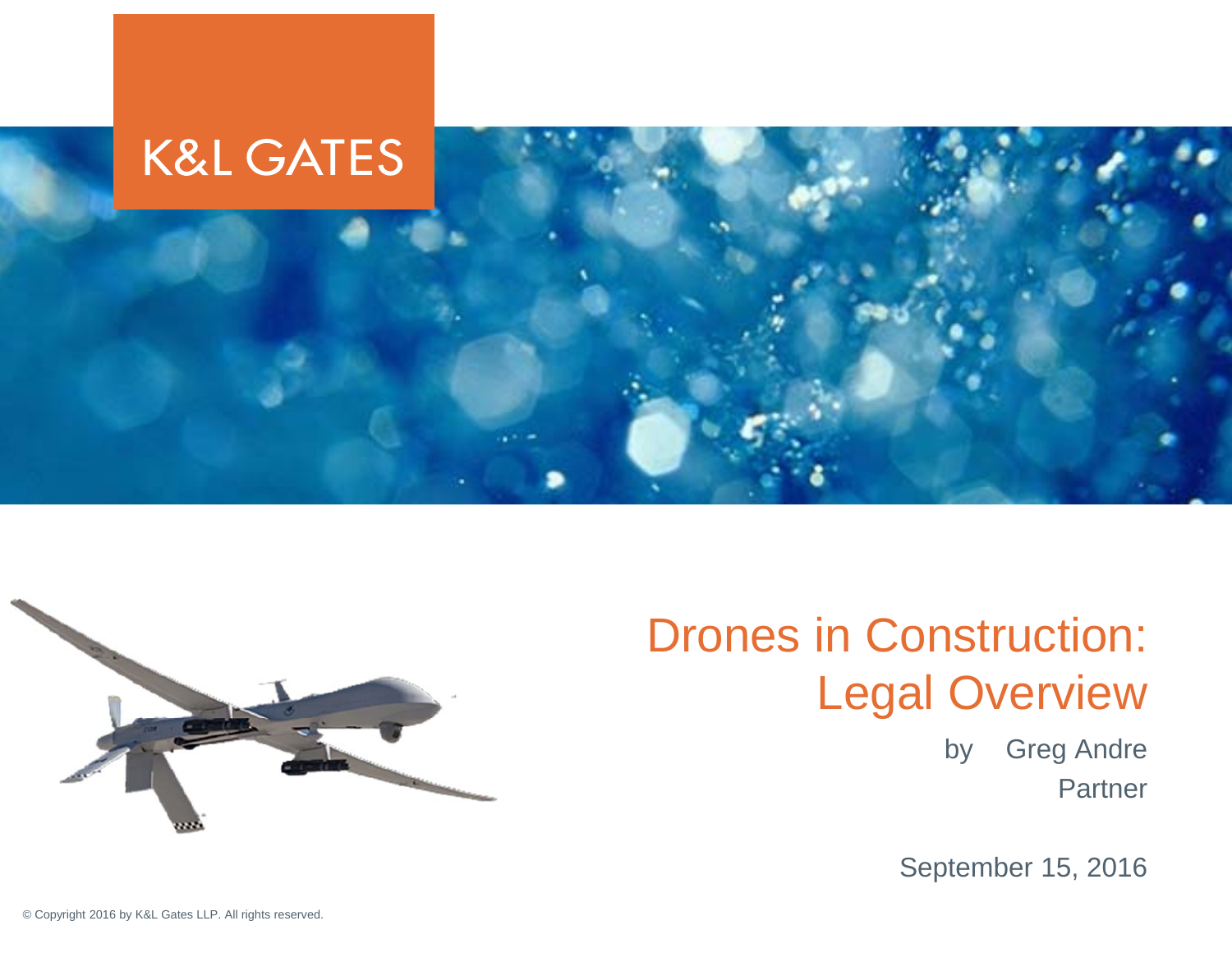#### **AGENDA:**

- **Introduction**
- **ELegal Overview**
- **Example 25 Construction Issues**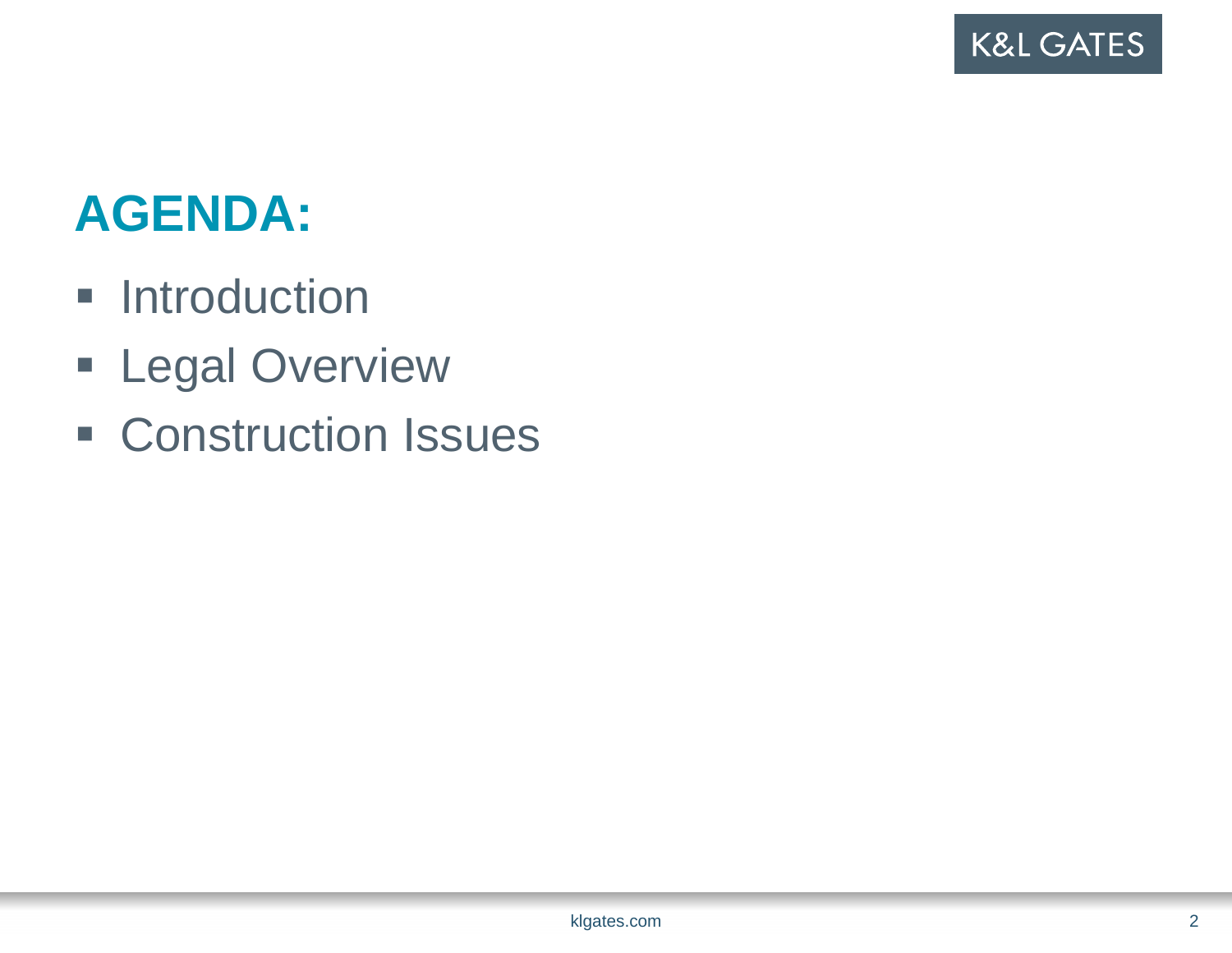### **DRONE INDUSTRY**

- Drones = "Unmanned Aircraft Systems"
- p. **S100 billion per year industry in 10 years** 
	- **1/3 is Construction and Infrastructure!**

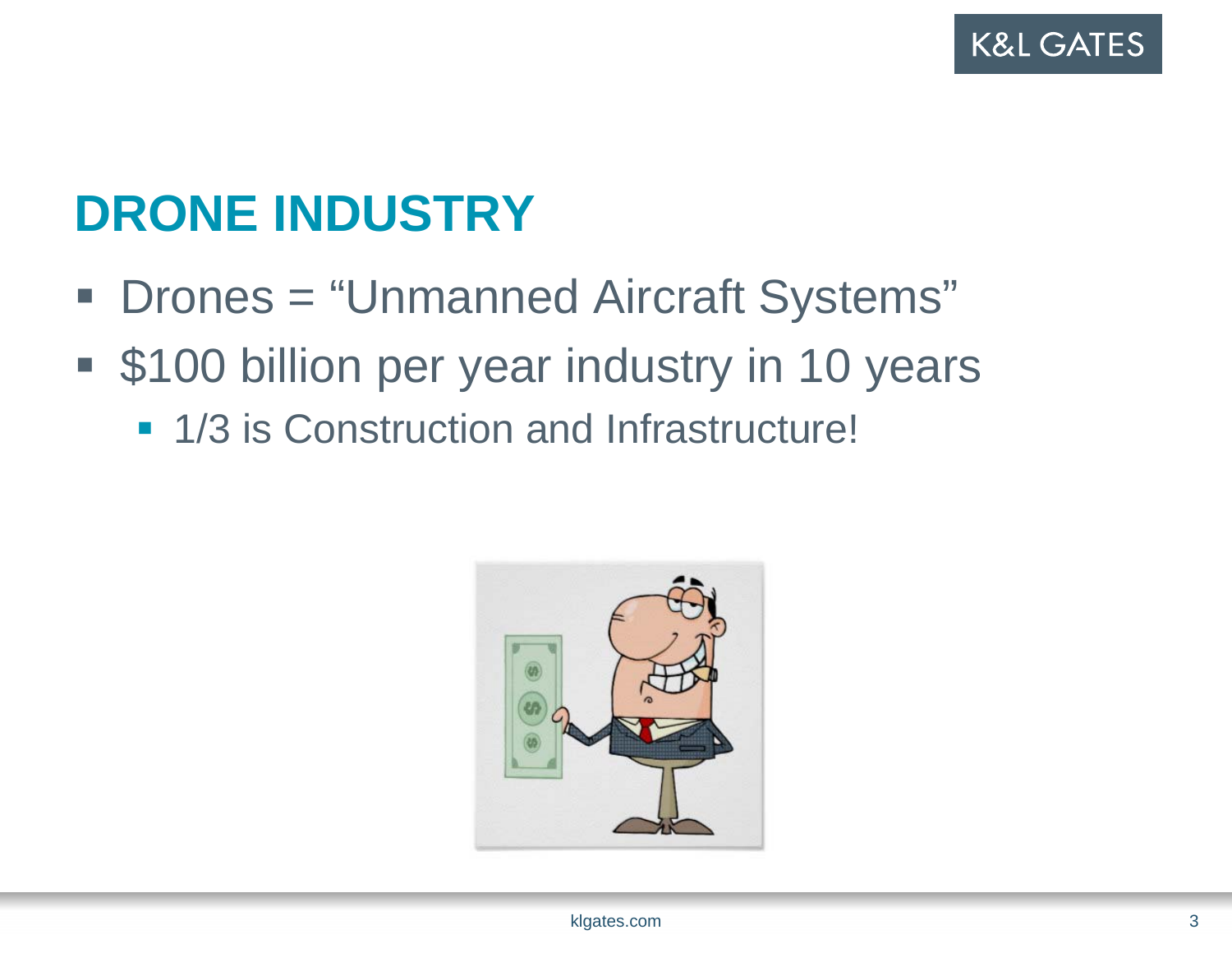

# **CONSTRUCTION DRONE USE**

- **Aerial Imagery**
- **Marketing**
- **Surveying & Mapping**
- **Inspection**
- **Monitoring**
- **Site Security**
- **Safety**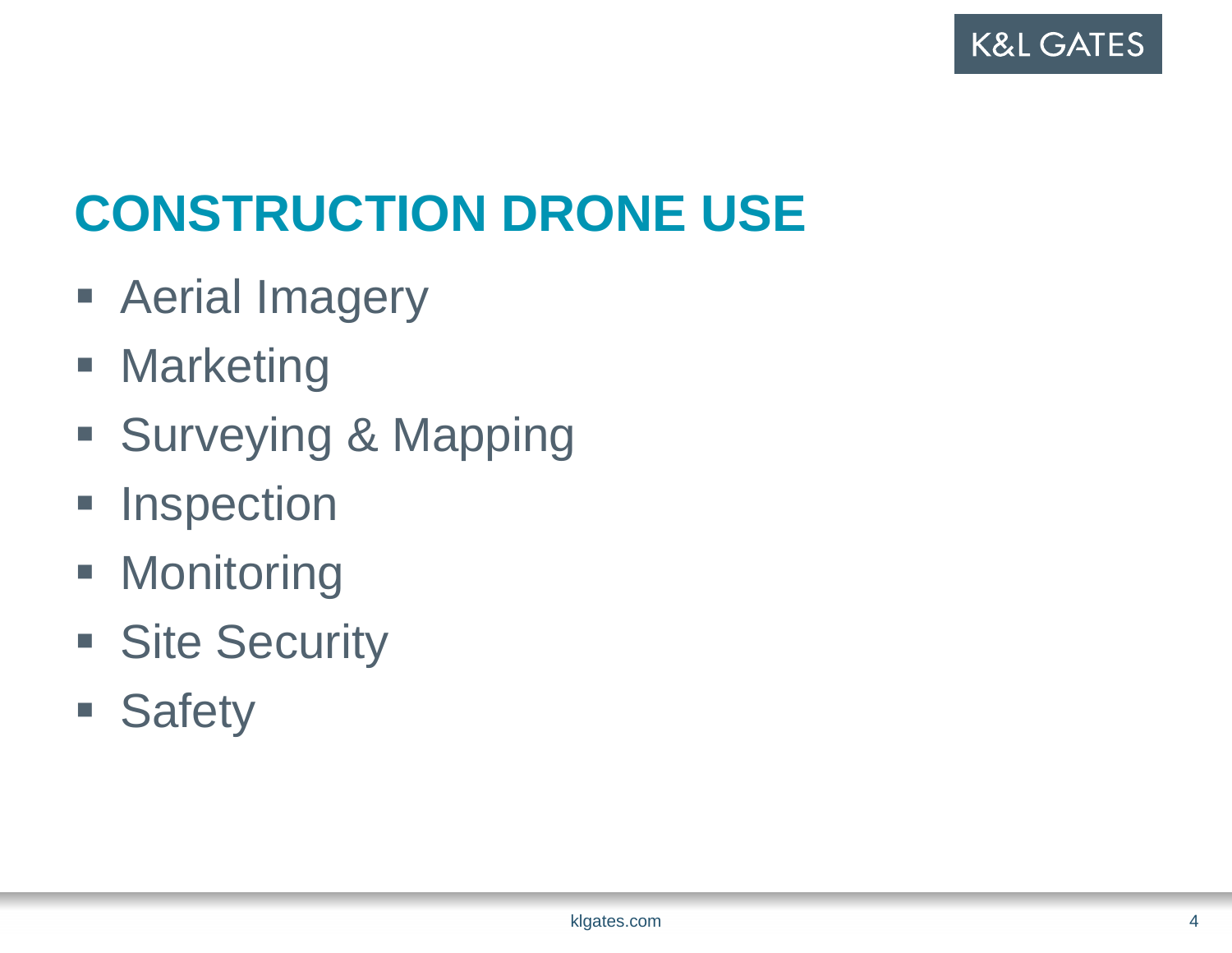**K&L GATES** 

# **OBEY THE LAW!**

- FAA penalty up to \$11,000 per violation
- p. FAA seeks \$1.9 million fine from SkyPan
- $\mathcal{L}_{\mathcal{A}}$ Midway Airport Runway Crash
- $\mathcal{L}_{\mathcal{A}}$ Lollapalooza Drone
- **Kentucky "Drone Slayer"**

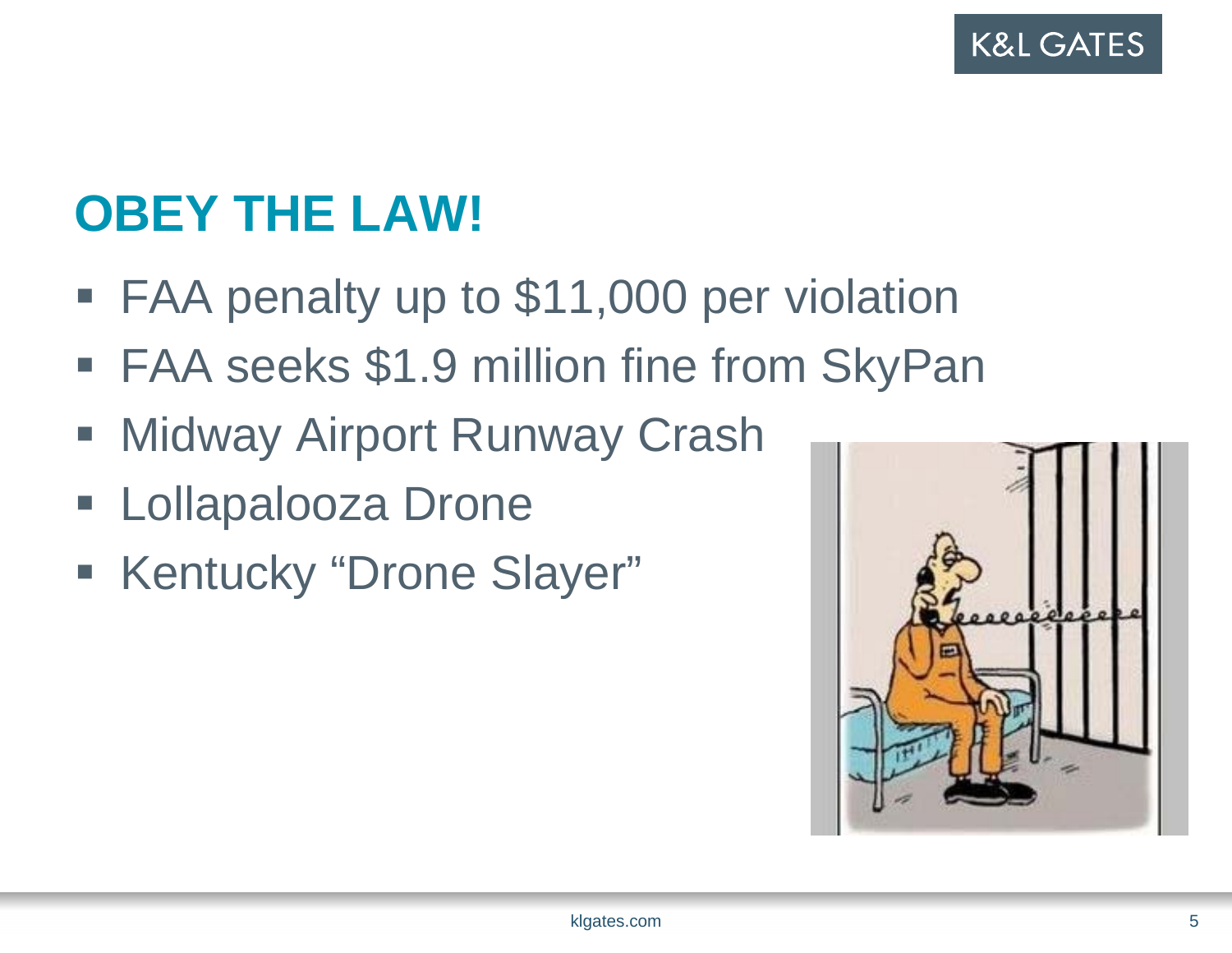# **DRONE REGULATION**

- **Exagers of Regulations:** 
	- **Federal**
	- **State**
	- **County**
	- City

**- Drone laws can vary by State, County and City!**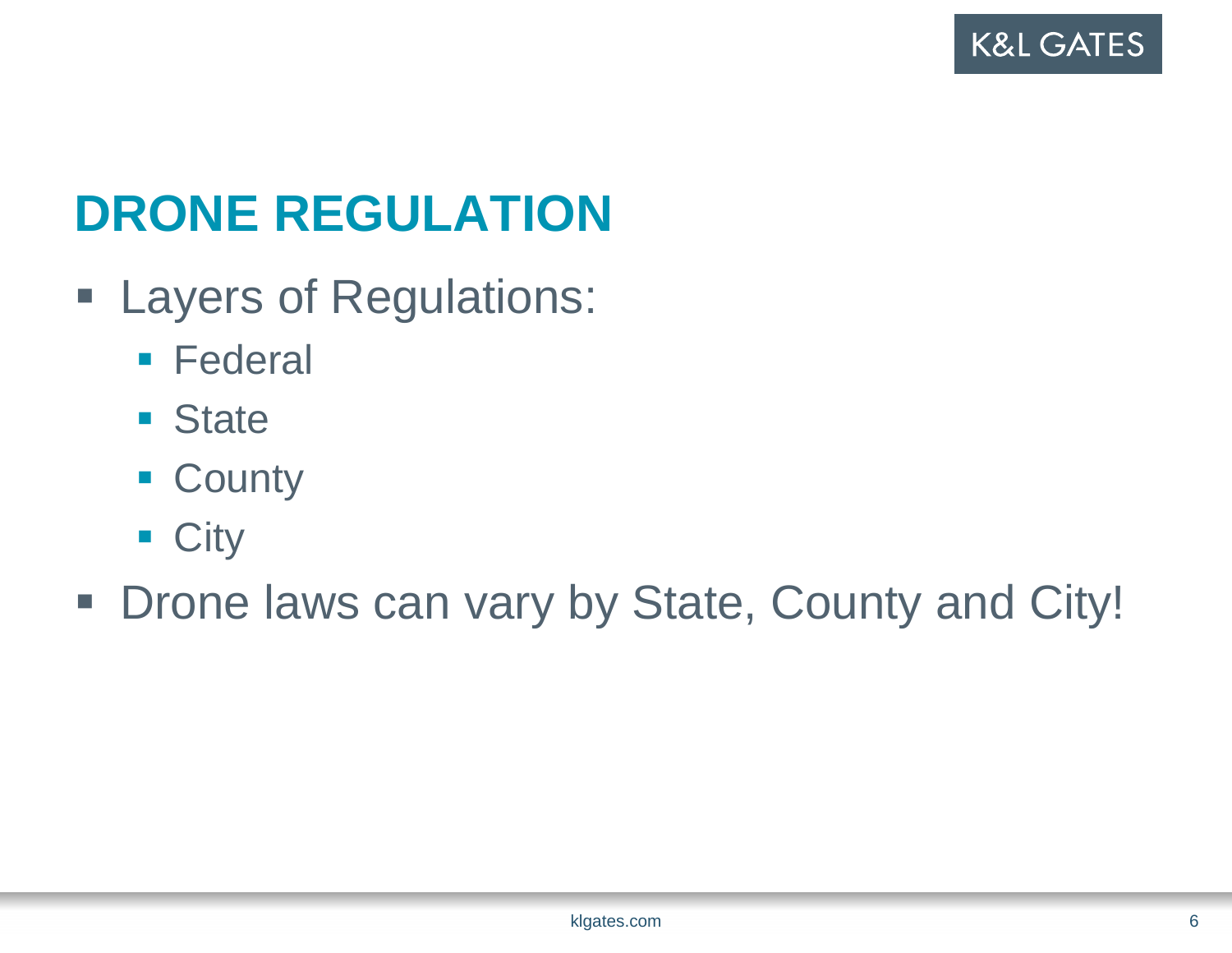# **FEDERAL LAW: RECREATIONAL VS. COMMERCIAL**

- **Hobbyists: Few Rules** 
	- 400 foot maximum altitude
	- $\blacksquare$  Fly within sight
	- **Register with FAA**

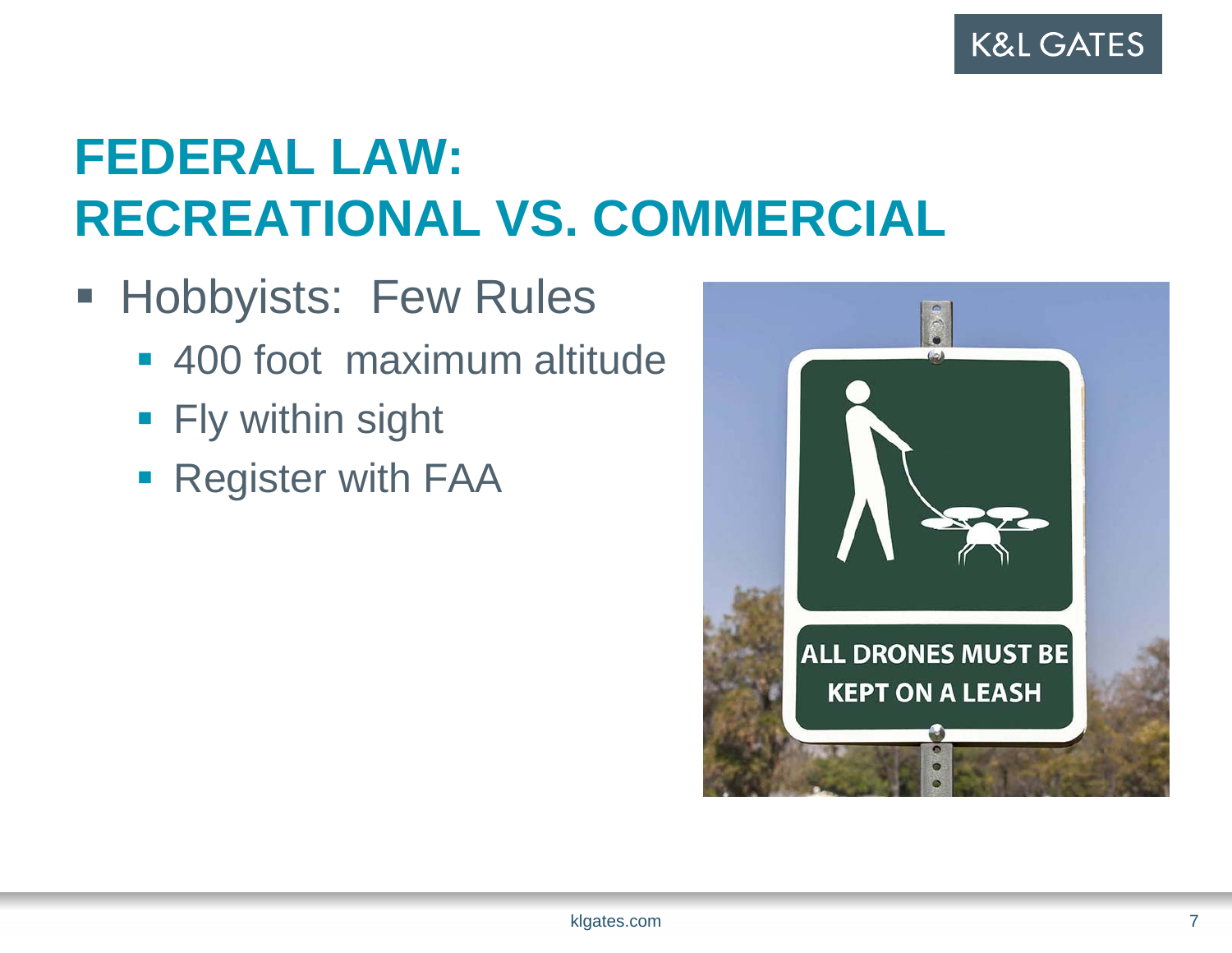

## **FEDERAL LAW: RECREATIONAL VS. COMMERCIAL**

- Commercial: Many rules!
	- Small drones (under 55 lbs.): FAA regulations issued
	- **Big drones: No FAA regulations yet**

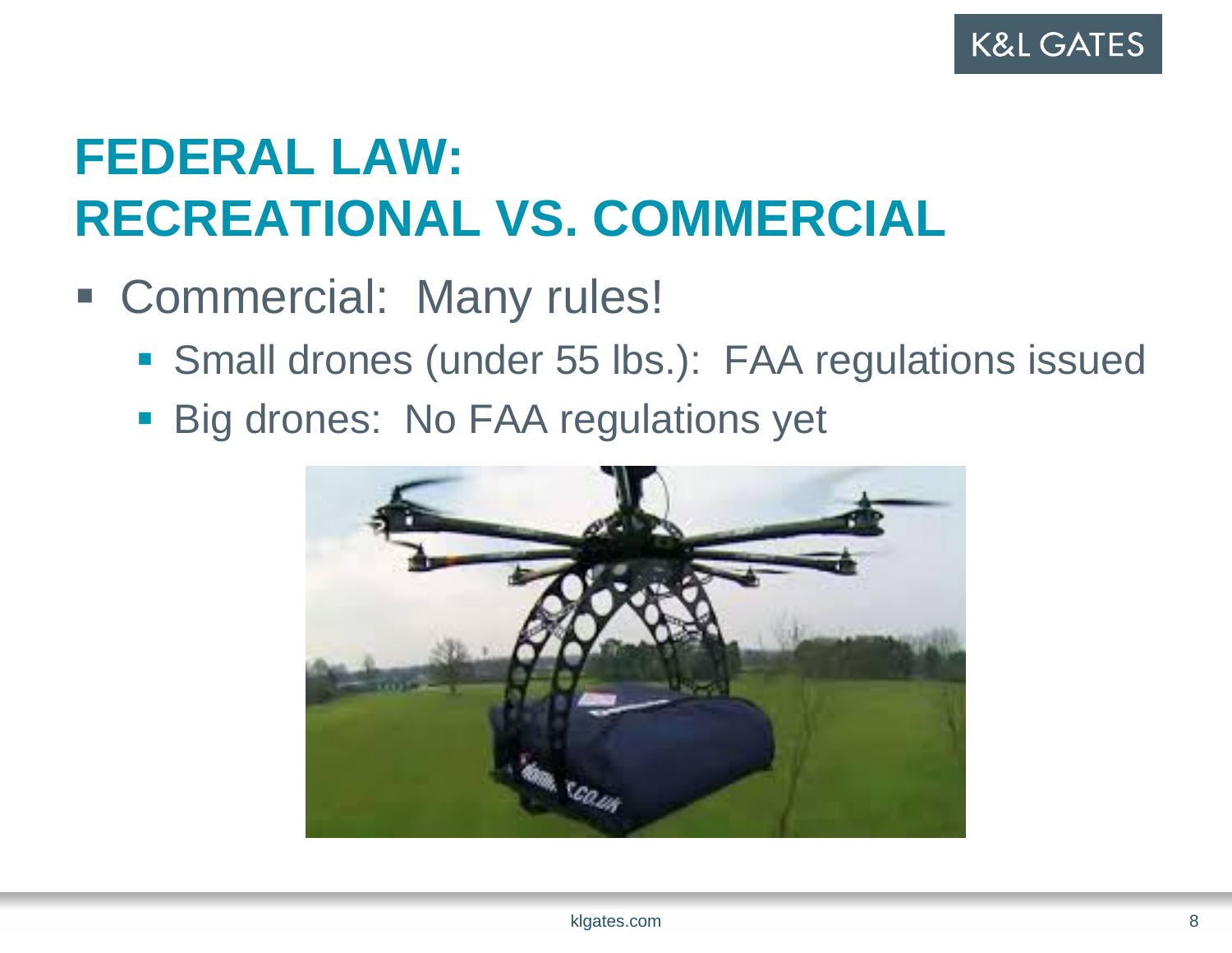# **FEDERAL LAW: COMMERCIAL DRONE LAWS**

- $\overline{\phantom{a}}$  Aircraft
	- $\mathcal{L}_{\mathcal{A}}$ Under 55 lbs.
	- $\mathcal{C}^{\mathcal{A}}$ Must register with FAA
- **The State**  Pilot
	- $\overline{\phantom{a}}$ Must be a "Remote Pilot in Command"
- $\Box$ **Operations** 
	- $\blacksquare$ Maximum altitude 400 feet OR within 400 feet of a structure
	- $\mathcal{L}_{\mathcal{A}}$ Within Pilot's sight
	- $\overline{\phantom{a}}$ Can't fly over people
	- $\Box$ Can't fly near airports
	- $\Box$ No nightime flights
	- $\blacksquare$ Waivers available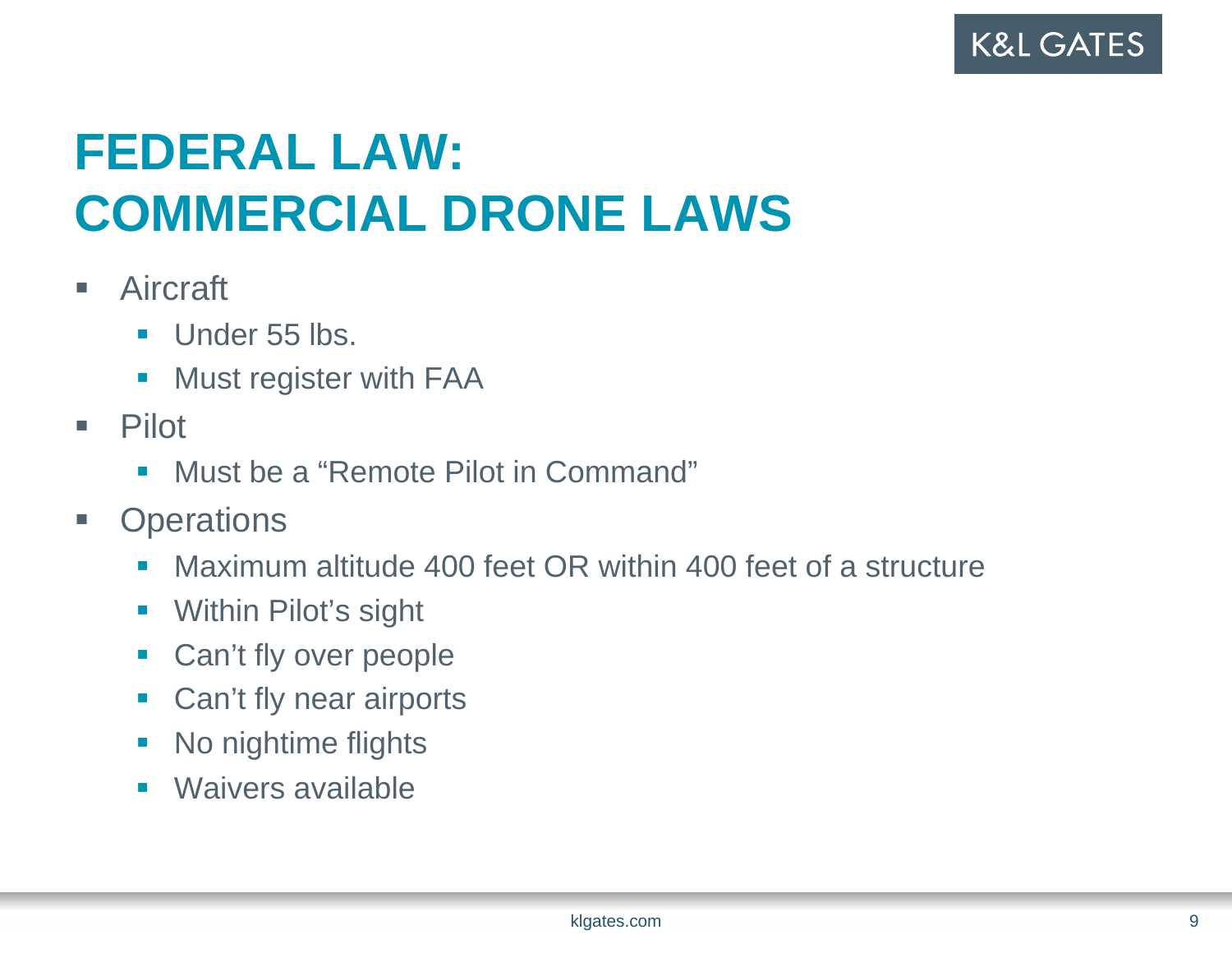

## **ILLINOIS LAW: NO REGULATION**

- **Freedom from Drone Surveillance Act** 
	- **Bans Law Enforcement Use of Drones with Exceptions**
- **Oversight Task Force** 
	- **Recommends laws to be adopted**

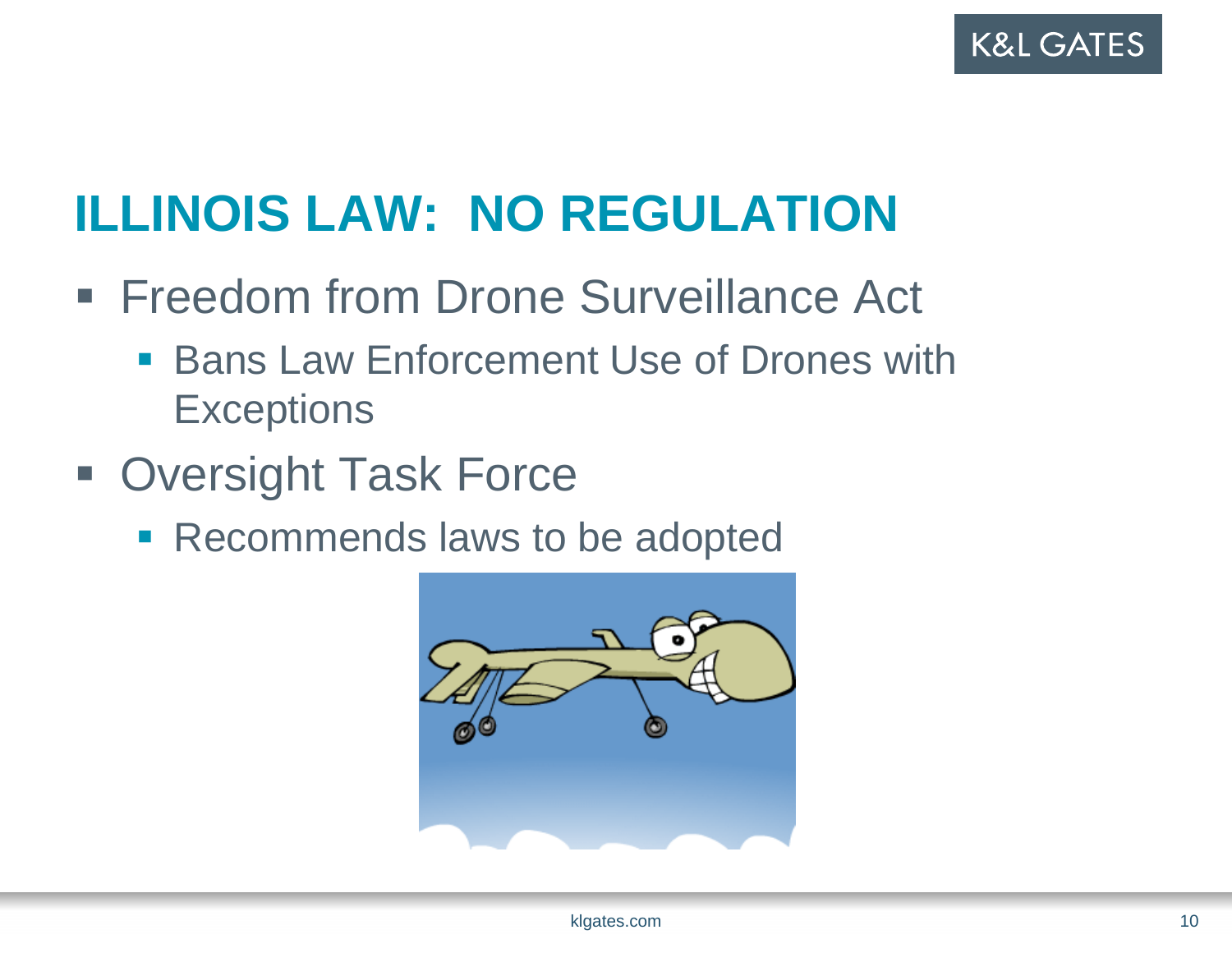

# **CHICAGO LAW: HEAVY REGULATION**

- $\blacksquare$ Register Drone with City
- p. Can't fly within 5 miles of an airport
- Can't fly within 1/4 mile of school, hospital or place of worship
- Can't fly between 8 pm and 8 am

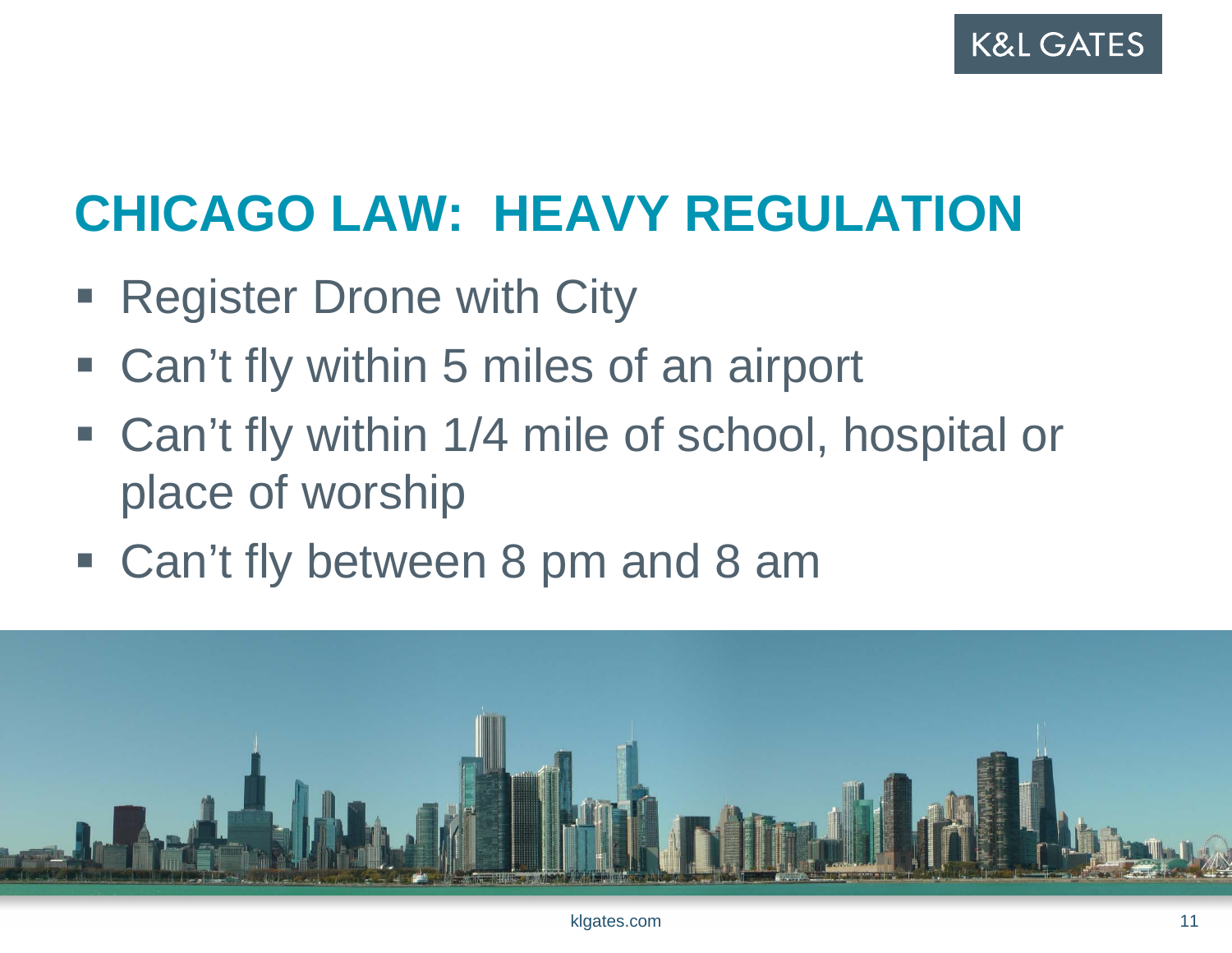

# **CONSTRUCTION LEGAL ISSUES:**

- **Everywhere!** 
	- **Federal, State and Local levels**
- **Project Location** 
	- **Can't be near airport, schools, etc.**
- **Hours of Operation** 
	- Work days:
		- **Can't fly over people**
		- **Ok to fly between quitting time and sunset**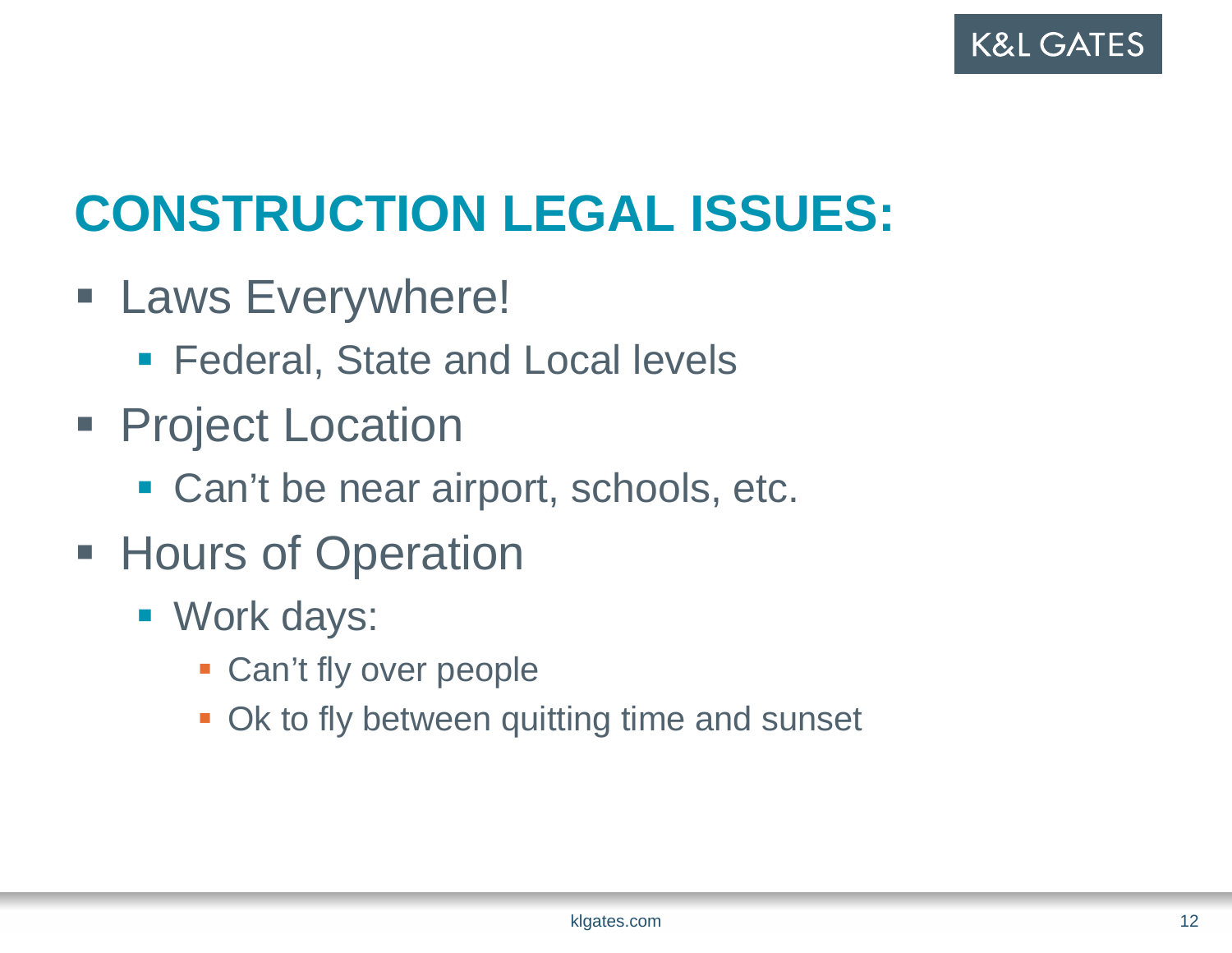

# **CONSTRUCTION LEGAL ISSUES:**

- **Operator's Qualifications** 
	- **Pilot? Registered?**
- **Who Hires the Operator?** 
	- **Owner? A/E? Contractor?**
- **Owner's Liability:** 
	- **Insurance?**
	- **Coverage in flux!**
	- **Indemnified?**